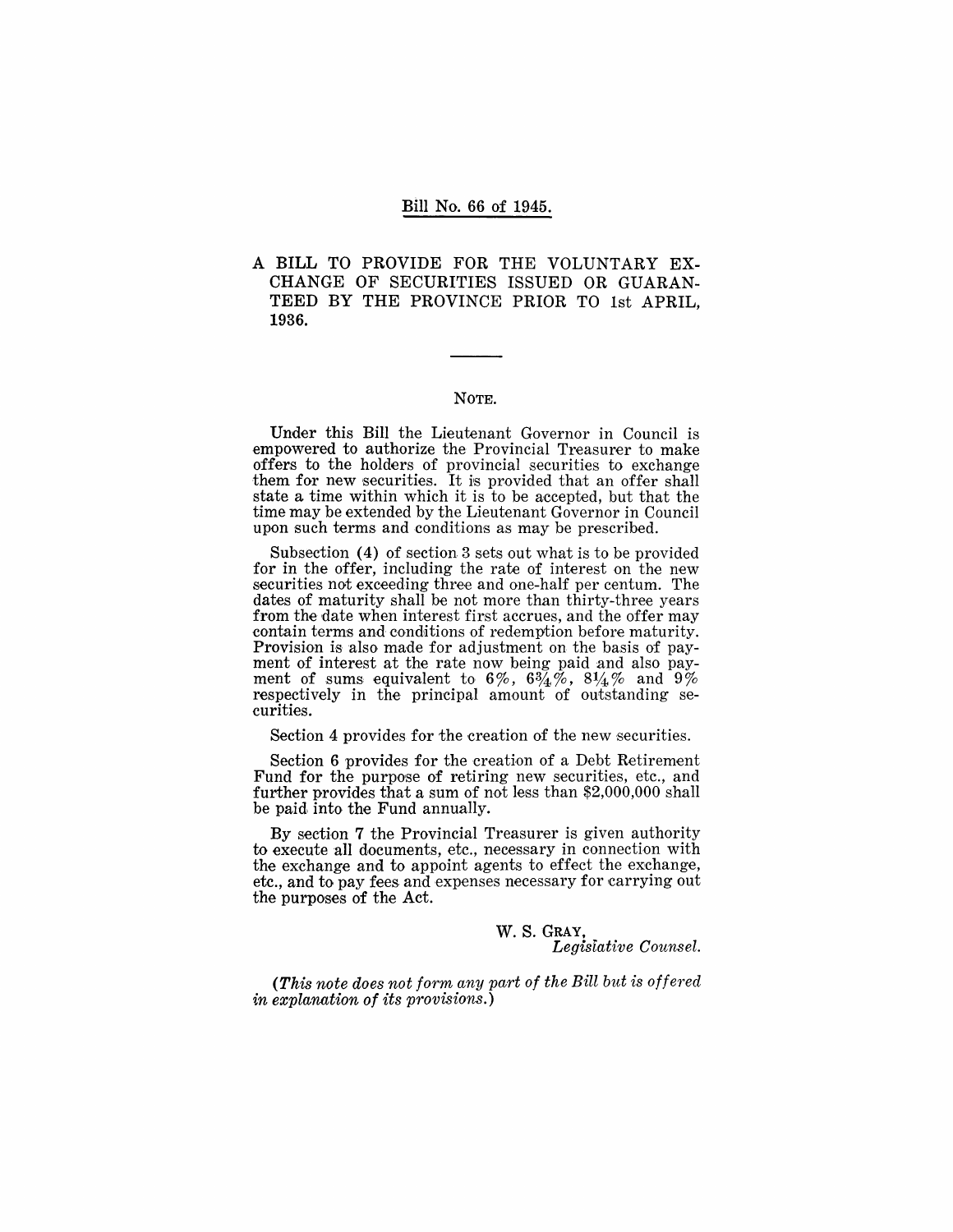## **BILL**

#### No. 66 of 1945.

An Act to provide for the Voluntary Exchange of Securities Issued or Guaranteed by the Province prior to 1st April, 1936.

#### *(Assented to* , 1945.)

**HIS** MAJESTY, by and with the advice and consent of the Legislative Assembly of the Province of Alberta, enacts as follows:

#### SHORT TITLE.

**1.** This Act may be cited as "The Provincial Securities *Exchange Act."* 

#### DEFINITIONS.

 $2.$  In this Act,—

- (a) "Outstanding securities" means and includes,—
	- (i) bonds, debentures and Alberta Government stock issued by the Province prior to 1st April, 1936; and
	- (ii) bonds and debentures guaranteed by the Province prior to 1st April, 1936,
	- and which may be from time to time outstanding:
- (b) "New securities" means and includes, bonds and debentures of the Province and Alberta Government stock which may be issued in exchange for outstanding securities pursuant to the provisions of this Act.

 $3-$ (1) The Lieutenant Governor in Council may from time to time authorize the Provincial Treasurer for and on behalf of the Government of the Province to make an offer or offers to any or all of the several holders of any part or parts, or any class or classes or any issue or issues of outstanding securities specified in the offer, to exchange the same for new securities of the Province upon such terms and conditions, as may be prescribed by the Lieutenant Governor in Council.

(2) Any offer so authorized shall be signed by the Provincial Treasurer and when so signed shall be printed and published in *The Alberta Gazette,* and thereupon shall become effective for the purposes of this Act, and a notice or summary of the offer may be published in such manner and in such places as may be approved by the Provincial Treasurer.

(3) The time within which the offer may be accepted shall be stated in the offer, but notwithstanding the time so stated, the time for acceptance of the offer may be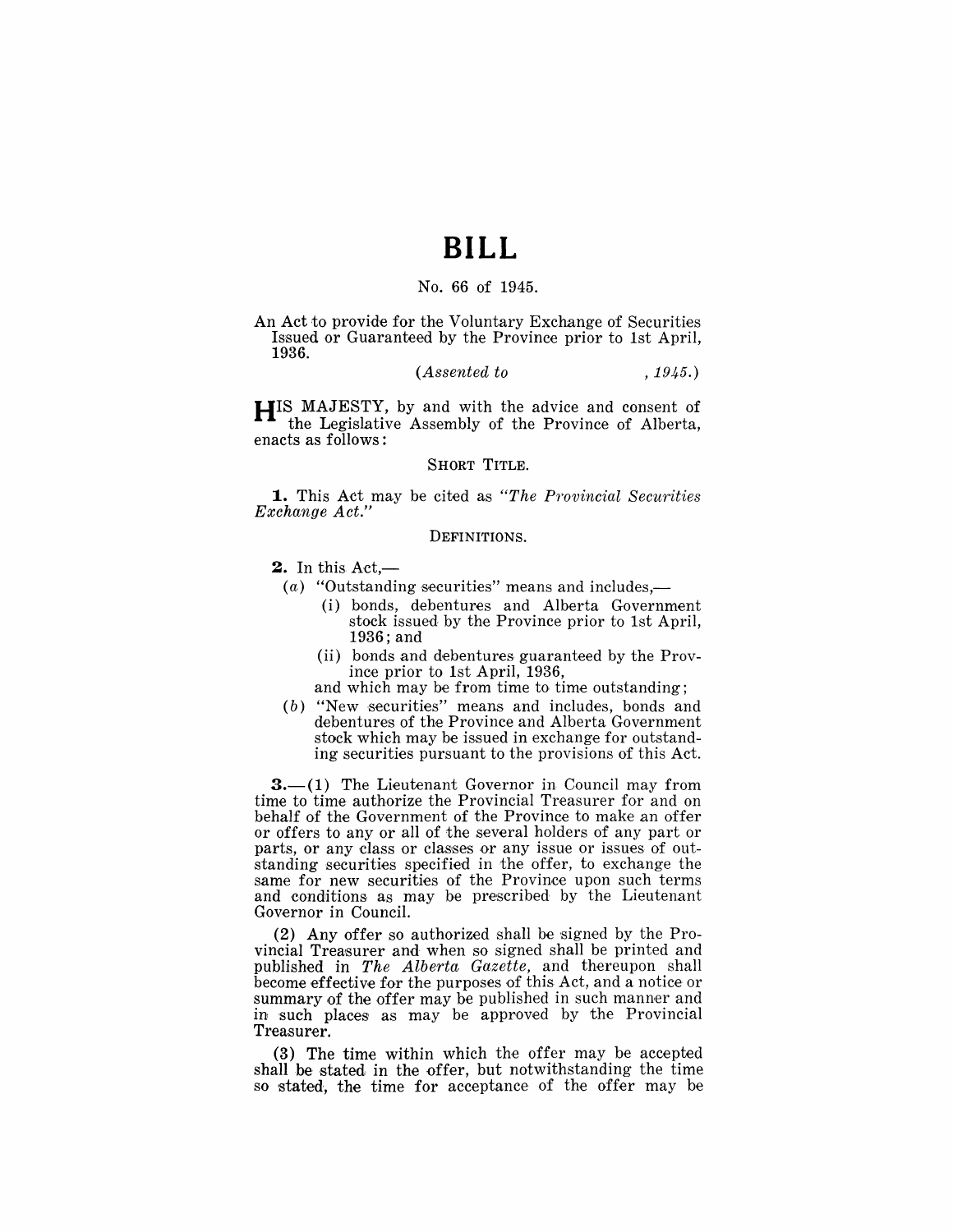extended by order of the Lieutenant Governor in Council upon such terms and conditions as may be prescribed.

(4) Any offer may make provision for,—

- (a) the date or dates of the new securities and the date from which interest first accrues thereon;
- (b) the place or places and the currency or currencies of payment of the principal and interest of the new securities;
- (c) the rate or rates of interest on the new securities not exceeding three and one-half per centum per annum payable annually or semi-annually;
- $(d)$  the form or forms and denomination or denominations of the new securities;
- (e) the date or dates of maturity of the new securities which shall not be more than thirty-three years from the date from which interest first accrues thereon, provided that they shall be subject to redemption in advance of maturity at any time or times after the expiration of five years from the date from which interest first accrues thereon;
- $(f)$  the terms and conditions of redemption in advance of maturity including the place or places of redemption and the currency or currencies in which the new securities shall be redeemed;
- (g) interest adjustments on the basis of payment of interest on or in respect of the outstanding securities at the respective rates being paid by the Province at the date of any such offer up to the date from which interest accrues on the new securities and thereafter at the rate of interest borne by the new securities ;
- $(h)$  payment by the Province, in consideration of the acceptance of the offer by the holders of outstanding securities and the exchange of such securities pursuant thereto, to such holders of outstanding securities of such sums as may be prescribed by the offer but not exceeding sums equivalent to six per cent, six and three-quarters per cent, seven and onehalf per cent, eight and one-quarter per cent and nine per cent respectively, of the principal amount of such outstanding securities bearing interest at the rates of four per cent, four and one-half per cent, five per cent, five and one-half per cent and six per cent respectively, as the case may be, the payments to be made in the currency or the respective currencies provided by the offer;
- (i) such other terms and conditions as may be deemed expedient.

 $4-$ (1) The Lieutenant Governor in Council may authorize the creation of new securities of the character and in the form prescribed by the offer and in amounts sufficient to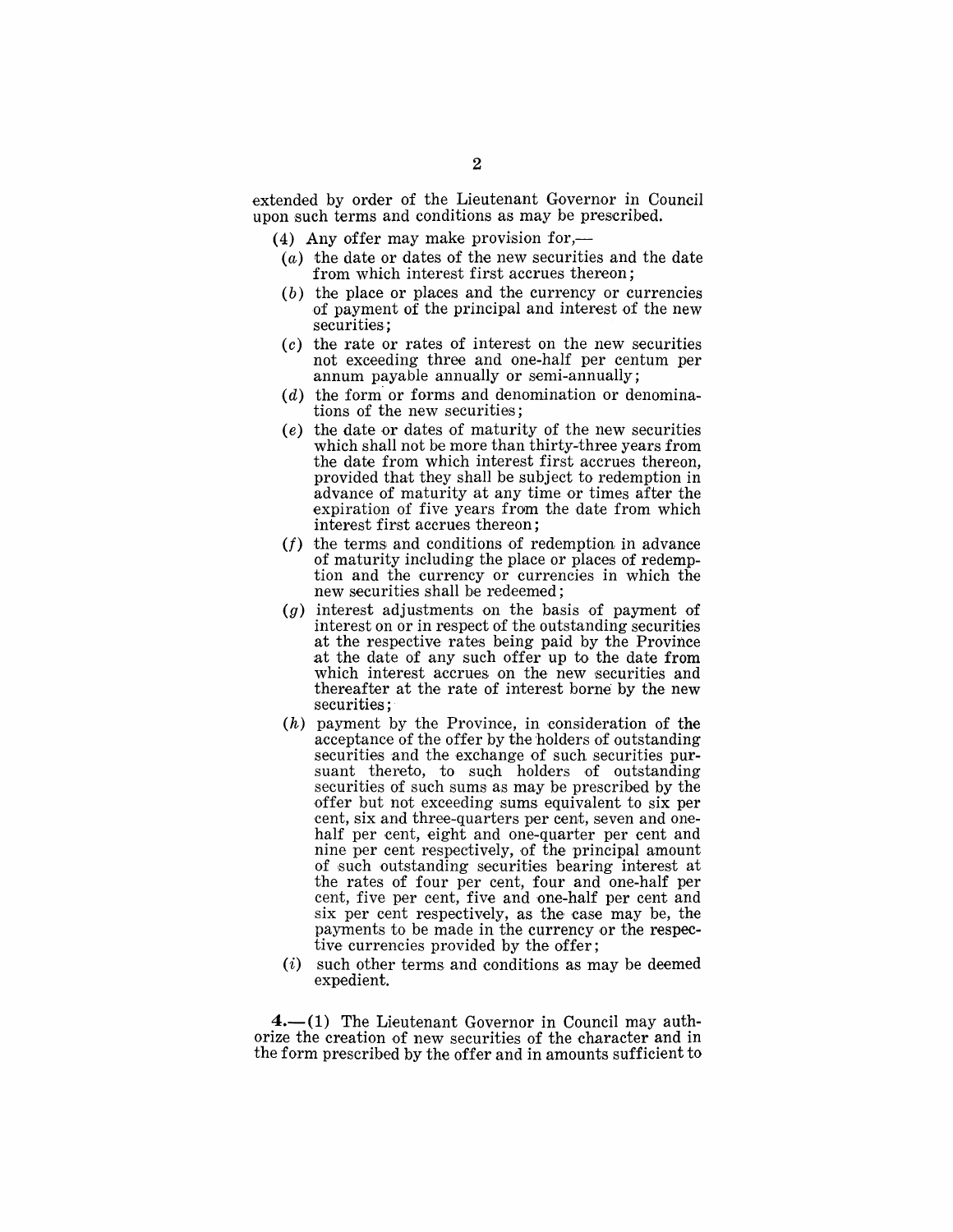carry out the provisions thereof, and may authorize the issue and delivery of the new securities to such holders of outstanding securities as may accept the offer and deliver their outstanding securities in exchange therefor, and the Provincial Treasurer may pay to such holders of outstanding securities from the General Revenue Fund of the Province the moneys necessary to carry out the terms of said offer.

 $(2)$  Any new securities so authorized to be created but not issued and delivered pursuant to the terms of any offer. shall be cancelled.

 $(3)$  The principal amount of the new securities which may he issued and delivered by the Province in exchange for such outstanding securities, shall not exceed the principal amount of the outstanding securities for which they are exchanged.

(4) The principal of the new securities and the interest thereon shall be charged on and paid out of the General Revenue Fund. .

(5) The provisions of subsection (2) of section 11 of *The Provincial Loans Act* shall apply to the new securities.

**5.** All outstanding securities received by the Province in exchange for the new securities shall be cancelled except securities guaranteed by the Province which may be cancelled by Order of the Lieutenant Governor in Council.

 $6-(1)$  The Provincial Treasurer shall create a Debt Retirement Fund for the purpose of retiring the new securities, any outstanding securities which are not exchanged for new securities, and any securities which may be issued hereafter for the purpose of refunding any such new securities or outstanding securities, and shall while any of the said securities remain outstanding, pay into the said Fund out of the General Revenue Fund in each fiscal year, a sum of not less than Two Million Dollars;

Provided that any excess of Two Million Dollars paid into the Fund in any fiscal year may be applied by the Provincial Treasurer in reduction of the amount required to be paid into the Fund in any subsequent year.

(2) The Provincial Treasurer may, from time to time, utilize the Debt Retirement Fund in such manner as he may deem expedient for the purchase or redemption of new securities, outstanding securities and any securities hereafter issued to refund the new securities or outstanding securities and any securities so purchased or redeemed shall be cancelled.

(3) The Provincial Treasurer may invest funds of the Debt Retirement Fund in bonds of the Dominion of Canada.

**7.** For the purposes of this Act, the Provincial Treasurer  $may, -$ 

(a) execute all deeds, transfers and other documents and do all things necessary or advisable to effec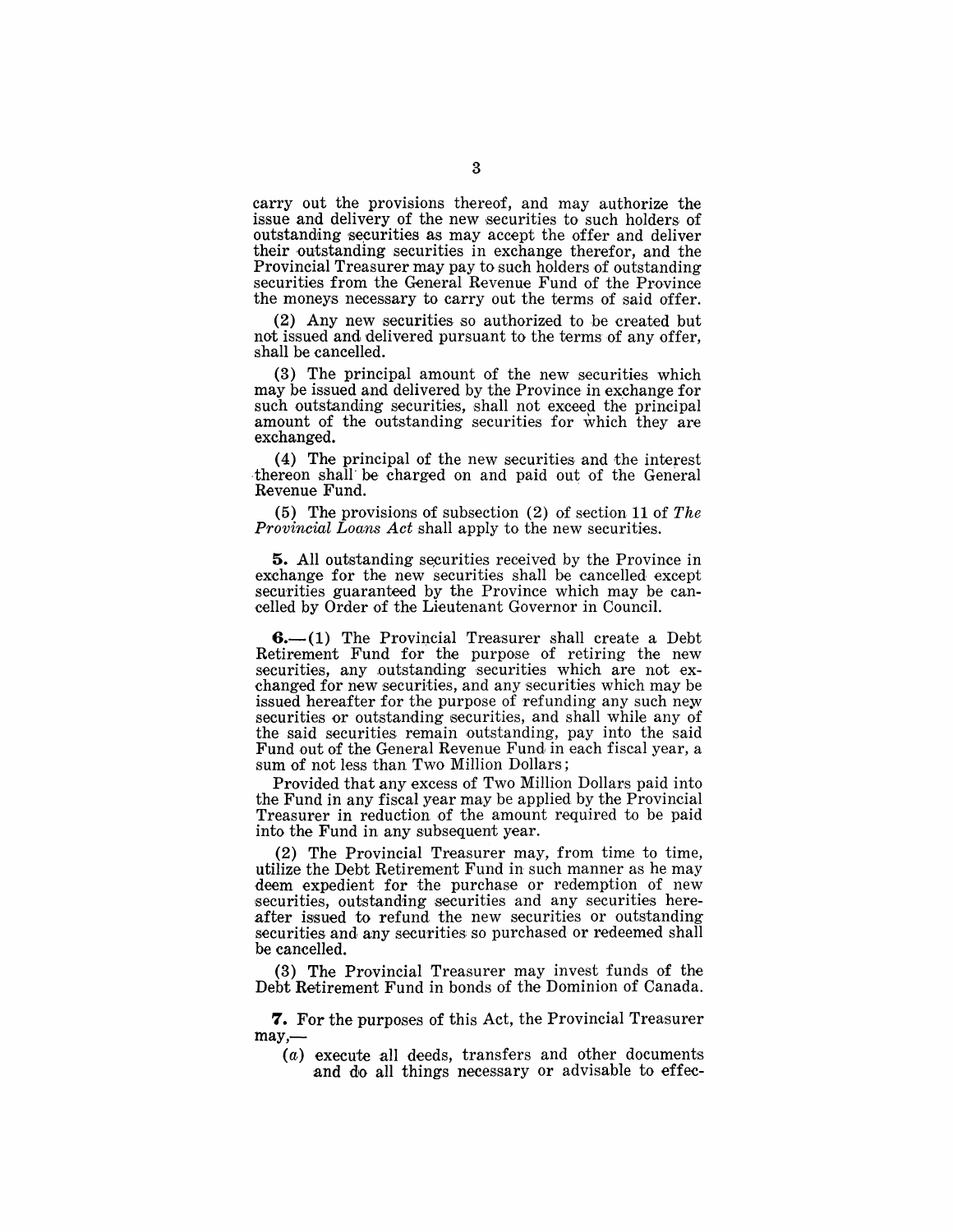tively carry out the terms and conditions of any offer and the exchange of outstanding securities for new securities;

- $(b)$  appoint agents to effect the exchange, to make payments or adjustments necessary to effect the exchange in accordance with the offer and to act as registrar, transfer agent, paying agent, or in any other necessary or advisable capacity in connection with the new securities and the exchange thereof for outstanding securities;
- $(c)$  pay out of the General Revenue Fund, all fees, 'charges or expenses incurred for the purpose of carrying out the provisions of this Act.

8. The Lieutenant Governor in Council may make regulations or provisions,-

- (a) relating to the inscription, registration, transfer and execution of the new securities;
- (b) prescribing the manner in which the signature or signatures may be made on or affixed to the new securities and the coupons attached thereto, and may provide that the signature or signatures may be printed, engraved, lithographed or otherwise mechamically reproduced, and the mechanically reproduced signature or signatures shall for all purposes be valid and binding upon the Province, notwithstanding that any person whose signature is so reproduced has ceased to hold office before the date of the new securities or before the issue thereof.

9. Any bonds, debentures or other securities heretofore issued or guaranteed by the Province and now held in any Sinking Fund and in the Special Investment Fund of the Province may be cancelled by Order of the Lieutenant Governor in Council.

10. In case there is any conflict between the provisions of this Act and *The Provincial Loans Act,* being chapter 53 of the Revised Statutes of Alberta, 1942, the provisions of this Act shall prevail.

**11.** This Act shall come into force on the day upon which it is assented to.